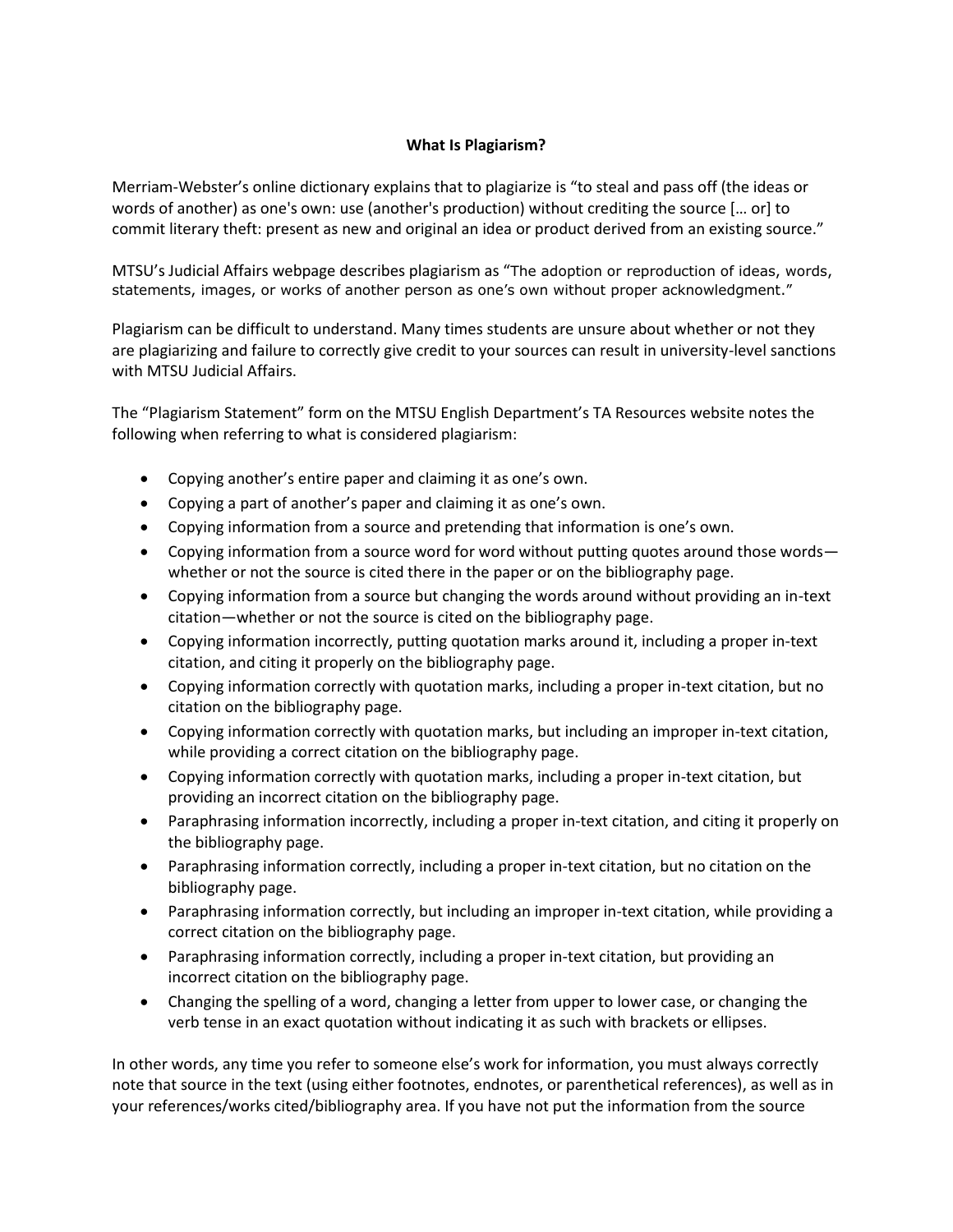completely into your own words, you must use quotations around the words taken directly from the source. For information regarding how to cite sources, refer to the manual for the citation style you are using (e.g. MLA, APA, Chicago). Even when paraphrasing and summarizing, you must cite the source (using both in-text citation and in the references/works cited/bibliography area).

## **Paraphrasing and Summarizing**

Summarizing is taking information from a source, condensing it, and then putting it entirely into your own words while maintaining the same meaning. Paraphrasing is similar to summarizing; however, it is generally used for shorter passages. This does not mean changing a few words to synonyms and leaving the rest as is; nor does it mean that you can simply rearrange the order of the author's ideas. You must use your own words, sentence structure, and arrangement. When paraphrasing, you may use the author's original words along with your own, as long as you put quotations around the author's original words.

The Purdue Online Writing Lab notes that there are:

three ways of incorporating other writers' work into your own writing [and each] differ[s] according to the closeness of your writing to the source writing. **Quotations** must be identical to the original, using a narrow segment of the source. They must match the source document word for word and must be attributed to the original author. **Paraphrasing** involves putting a passage from source material into your own words. A paraphrase must also be attributed to the original source. Paraphrased material is usually shorter than the original passage, taking a somewhat broader segment of the source and condensing it slightly. **Summarizing** involves putting the main idea(s) into your own words, including only the main point(s). Once again, it is necessary to attribute summarized ideas to the original source. Summaries are significantly shorter than the original and take a broad overview of the source material. (Purdue OWL, "Quoting, Paraphrasing, and Summarizing")

For additional information regarding plagiarism, please visit www.plagiarism.org.